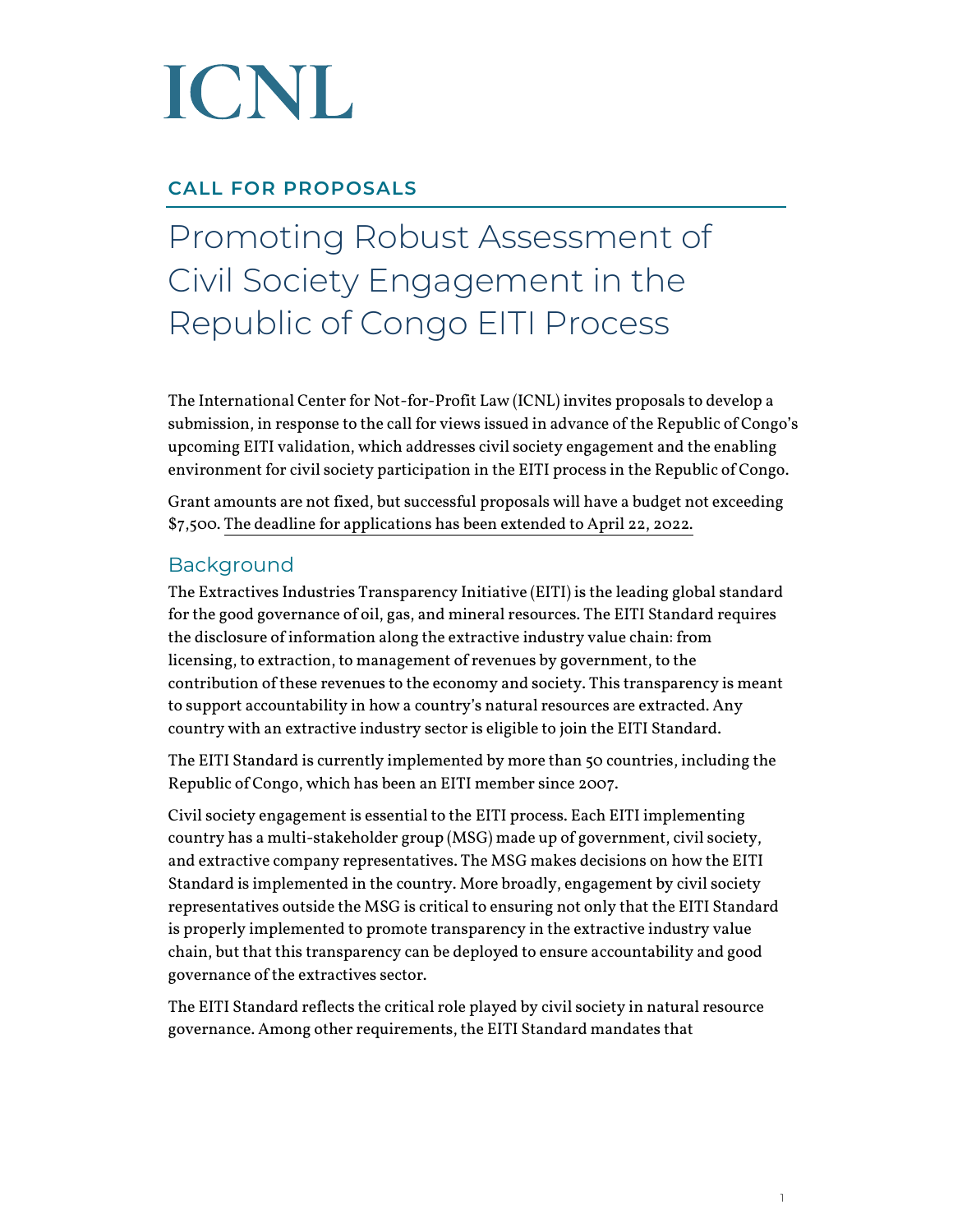## **ICNL** INTERNATIONAL CENTER

implementing countries must ensure that "civil society [is] fully, actively, and effectively engaged in the EITI process," and that "there is an enabling environment for civil society participation."<sup>1</sup>

EITI reviews country compliance with these requirements through regular assessments known as "validations," with consequences for countries which fail to comply. Under a new validation procedure recently adopted by the EITI Board, four weeks prior to each validation, the EITI Secretariat will launch a public call for views on stakeholder engagement in the EITI. All submissions in response to this call are due by the commencement of the validation. These calls for views provide an excellent opportunity for CSOs to highlight concerns about civic space in EITI implementing countries and to promote accountability for restrictions imposed on civil society.

The Republic of Congo's next EITI validation is scheduled to commence on July 1, 2022. We anticipate that a call for submissions relevant to the validation will be issued by the EITI Secretariat on or about June 1, 2022. This call for submissions is likely to follow the format of calls issued for previous validations, accessible [here.](https://eiti.org/files/documents/senegal_eiti_validation_2021_-_call_for_views_on_stakeholder_engagement_fr.pdf)

### Project Activities

ICNL invites proposals to develop a submission, in response to the EITI call for views issued in advance of the Republic of Congo's upcoming validation, which addresses civil society engagement and the enabling environment for civil society participation in the EITI process in the Republic of Congo.

ICNL anticipates that successful proposals may involve the following activities:

- 1. Conduct desk research which will involve (i) reviewing the publication [Assessing civil society engagement in the EITI process: A guide to providing](https://www.icnl.org/wp-content/uploads/PWYP_ICNL_Assess-Civil-Eng-EITI_prf3.pdf)  [validation inputs on EITI Requirement 1.3](https://www.icnl.org/wp-content/uploads/PWYP_ICNL_Assess-Civil-Eng-EITI_prf3.pdf), developed by ICNL in partnership with Publish What You Pay (PWYP); and (ii) other relevant materials relating to the Republic of Congo's [prior validation in 2019,](https://eiti.org/document/republic-of-congo-validation-2019) including the review of corrective actions pertaining to civil society engagement in th[e final](https://eiti.org/files/documents/republic_of_congo_-_second_validation_final_assessment_clean.pdf)  [assessment by the EITI International Secretariat,](https://eiti.org/files/documents/republic_of_congo_-_second_validation_final_assessment_clean.pdf) and the [Board's decision](https://eiti.org/board-decision/2020-68);
- 2. Prepare a short (5-7 page) draft background section in French summarizing the civic space environment in the Republic of Congo, which addresses the issues that th[e 2021 Validation Guide](https://eiti.org/document/2021-eiti-validation-guide) recommends to be considered "for contextual purposes" under EITI Requirement 1.3;

<sup>1</sup> Per EITI guidance, the "EITI process" includes "expressing views related to EITI activities" and "expressing views related to natural resource governance," not just participating in EITI meetings, reports, and activities. Moreover, "civil society representatives" are "not limited to members of the multistakeholder group," but encompass any representatives "substantively involved in the EITI process." This includes representatives more generally engaged in advocacy about EITI or natural resource governance. So, the EITI Standard requires implementing countries to provide an enabling environment for broader civil society participation in natural resource governance.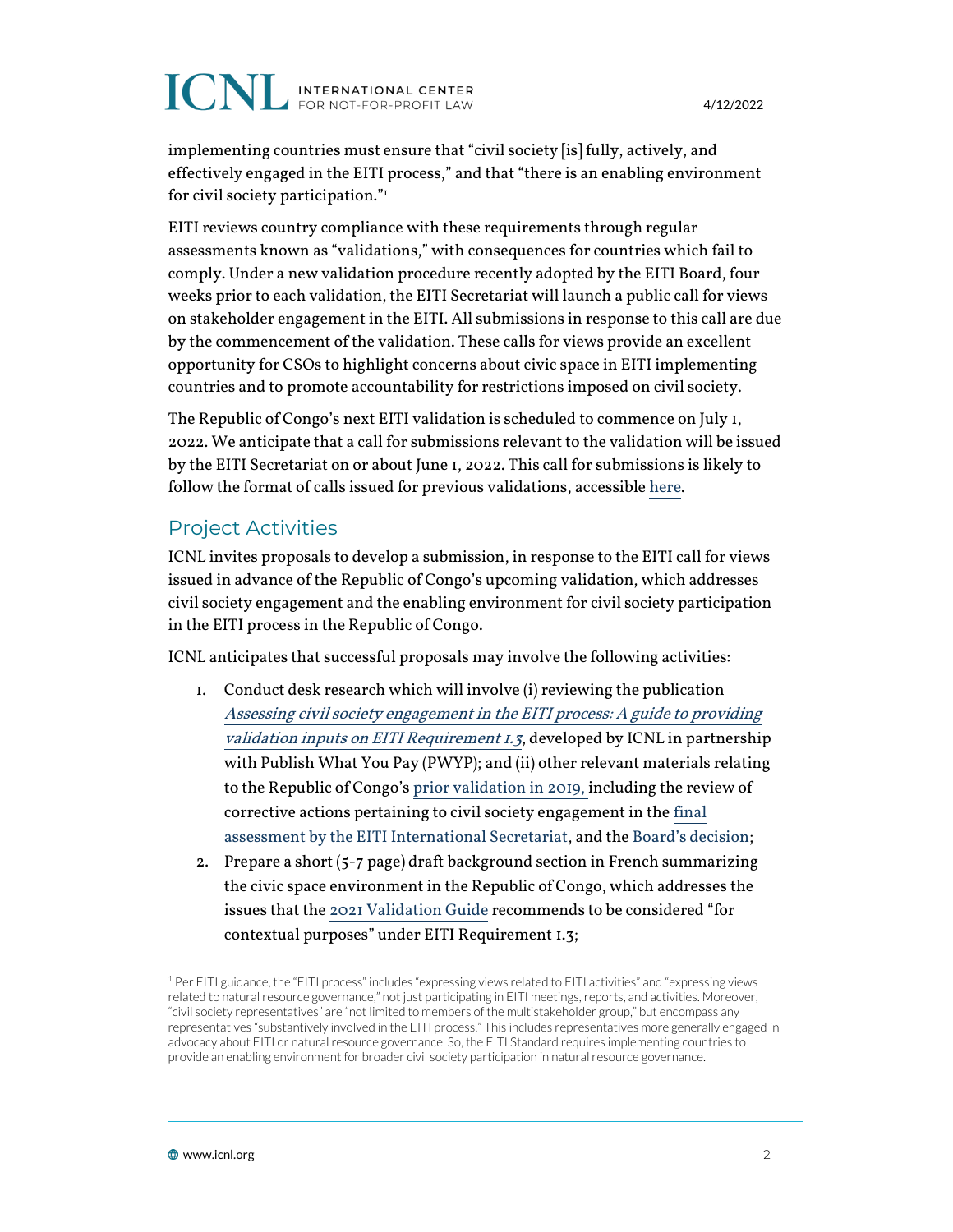## ICNL INTERNATIONAL CENTER

- 3. Conduct interviews with civil society groups working on the extractive sector and civic space issues in the Republic of Congo, including local and international CSOs where relevant, to obtain information about:
	- a. inclusion of civil society in EITI meetings, reports, and activities;
	- b. restrictions on civil society engagement in EITI meetings, reports, and activities, and in advocacy regarding natural resource governance;
	- c. concerns about the Republic of Congo's prior validation report and the rating for civil society engagement ("meaningful progress"); and
	- d. critiques of the EITI process or how restrictions on civic freedoms are being deployed against civil society engaged in the EITI process; and
- 4. Prepare a draft report in French (10-15 pages) addressing the following questions in the context of the Republic of Congo's participation in EITI:
	- a. Are civil society organizations able to engage in public debate related to the EITI process and express opinions about the EITI process without restraint, coercion or reprisal?
	- b. Are civil society representatives able to operate freely in relation to the EITI process?
	- c. Are civil society representatives able to communicate and cooperate with each other regarding the EITI process?
	- d. Are civil society representatives able to be fully, actively and effectively engaged in the design, implementation, monitoring and evaluation of the EITI process?
	- e. Are civil society representatives able to speak freely on transparency and natural resource governance issues, and ensure that the EITI contributes to public debate?
- 5. By June 1, 2022, provide a combined draft submission (15-25 pages) incorporating the draft background section and report prepared under #3 and #5 to ICNL for review and feedback.
- 6. By July 1, 2022, based on input from ICNL as appropriate, revise the draft submission and submit the combined final submission to the EITI Secretariat.

This list represents one approach to development of a submission, and ICNL encourages applicants to propose alternative approaches to the development of an EITI submission. Regardless of the approach proposed, the final submission must be provided to the EITI Secretariat by July 1, 2022. Proposals should have a budget not exceeding \$7,500.

### Application Instructions

To apply for a grant, applicants must submit the following items in French: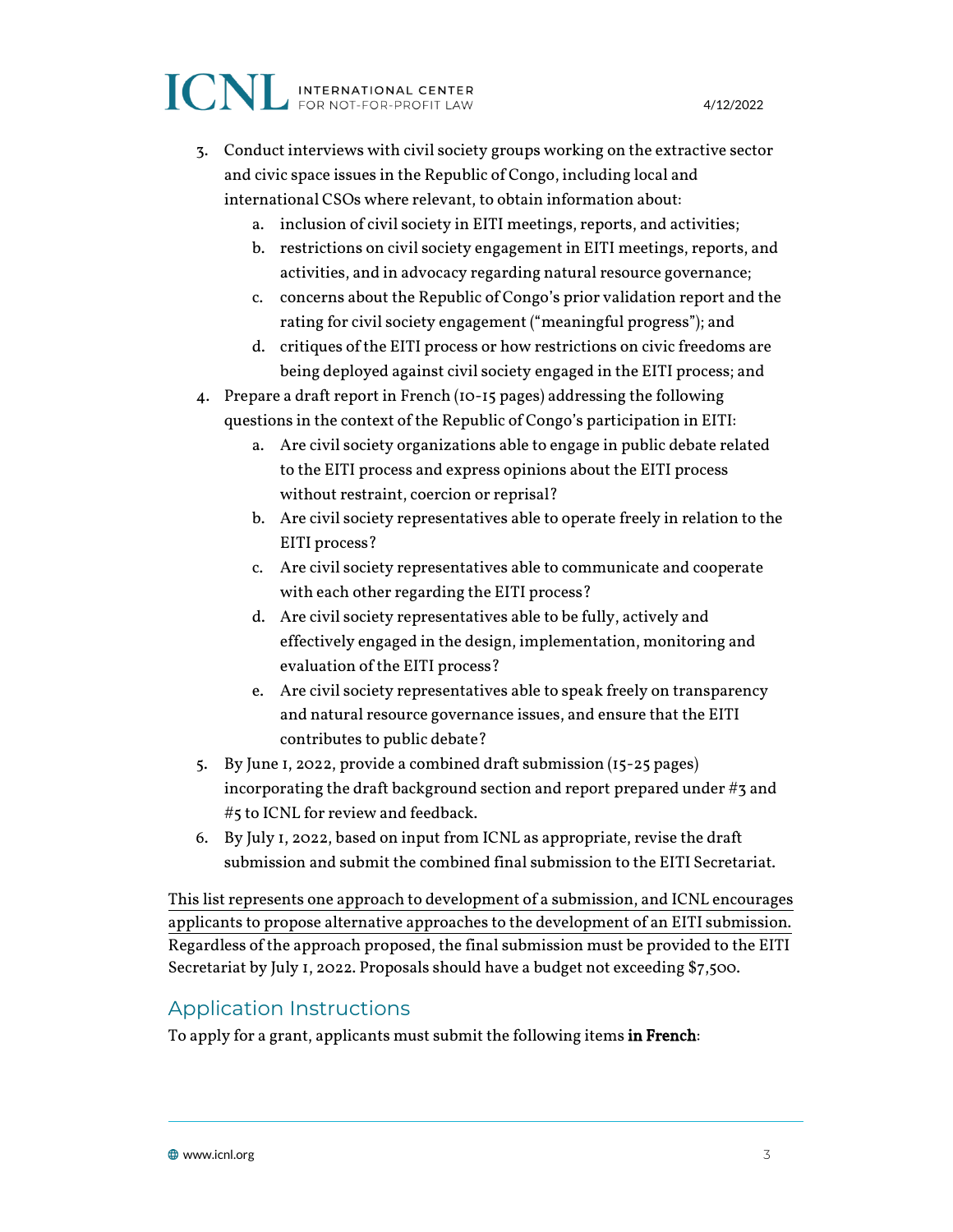

- Application coversheet (see below);
- Proposal (no more than five pages);
- Line-item budget (no more than USD \$7,500); and
- Resumes/CVs of person(s) responsible for the proposed project.

Applicants are also encouraged, as feasible, to submit a French-language writing sample (no more than 20 pages), preferably addressing a policy or legal topic.

### Content of Proposal

In *five pages or less*, please describe your proposal to: (1) develop a submission, in response to the call for views issued in advance of the Republic of Congo's upcoming EITI validation, which addresses civil society engagement and the enabling environment for civil society participation in the EITI process in the Republic of Congo.

Please ensure that your proposal includes the following information:

- A clear description of proposed activities;
- Proposed activity plan and timeline for the project, which must result in provision of a submission to the EITI Secretariat by July 1, 2022;
- Reference materials to be consulted in preparing the submission;
- Stakeholders to be engaged in the development of the submission, including local and international civil society organizations (CSOs) working on the extractive sector and civic space issues in the Republic of Congo.
- Applicant's relevant experience. This should include, as appropriate: (1) any experience working on issues relating to civic space and/or natural resource governance, including the EITI process, in the Republic of Congo; (2) any experience with and connections to civil society groups working on civic space and natural resource governance issues in the Republic of Congo; and  $(3)$  any experience developing technical submissions or reports in French.

Please also attach a line-item budget (does not count toward the 5-page limit for the proposal). Successful proposals will have a budget not exceeding \$7,500.

### Eligibility Requirements

Open to any not-for-profit organization, civil society representative, academic, or other partner with experience with civil society and natural resource governance in the Republic of Congo. Proposals from community-based organizations and organizations representing marginalized groups are encouraged. Applicants should be based in the Republic of Congo.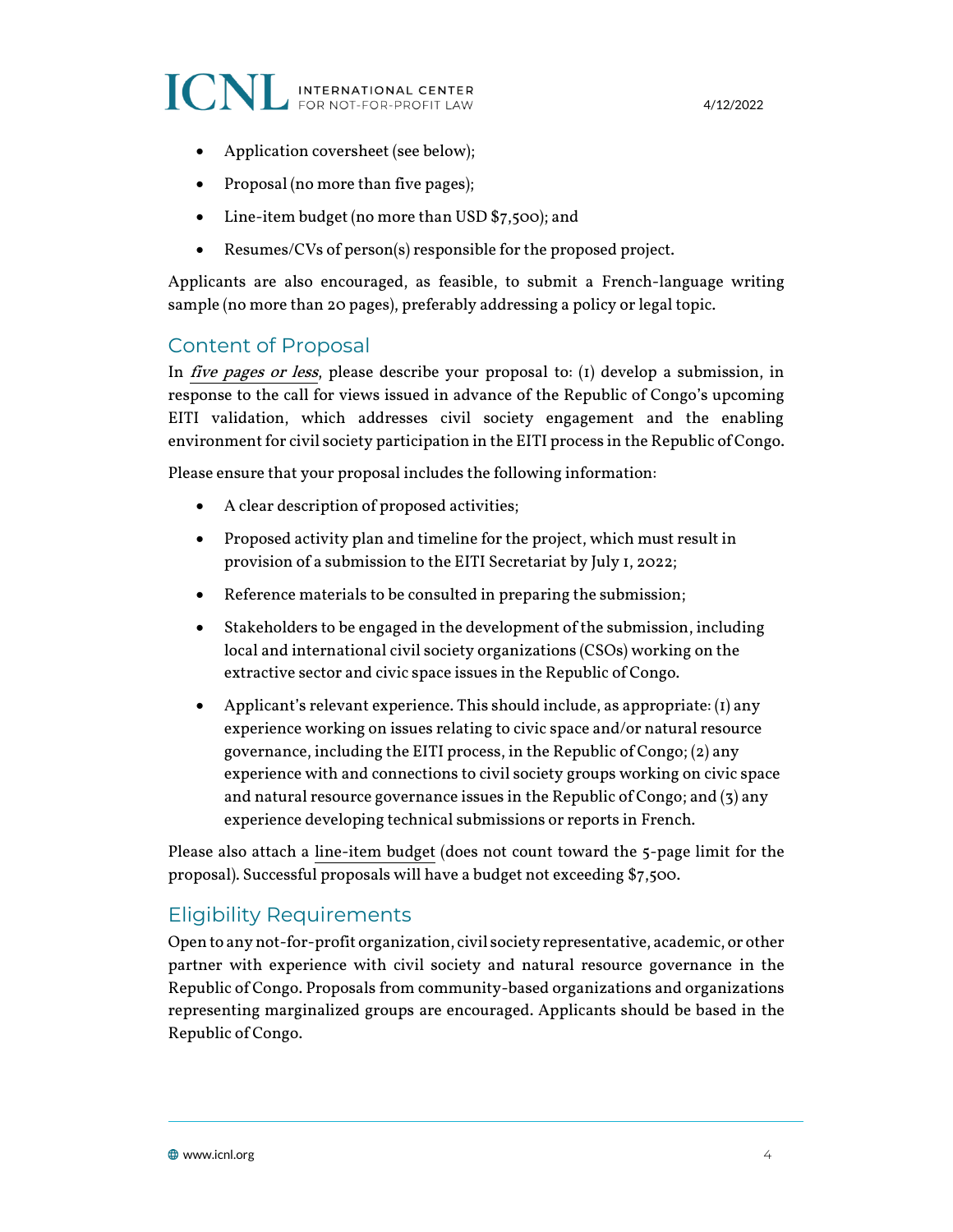### **ICNL INTERNATIONAL CENTER**

4/12/2022

### Selection Criteria

Applications will be evaluated based on the following factors:

- Compliance with eligibility requirements and application procedures;
- Detail and reasonableness of project proposal;
- Experience working on, and developing technical reports relating to, civic space and/or natural resource governance in the Republic of Congo;
- Extent of networks with civil society groups working on civic space and natural resource governance issues in the Republic of Congo; and
- Demonstrated ability to develop technical submissions or reports in French.

### How to Apply

Interested applicants can apply by completing the application coversheet and submitting it, along with all required documents, by email (see instructions below).

### Additional Information

Prior to receiving the final grant disbursement, the grant recipient will be required to document submission of a final report to the EITI Secretariat, by no later than July 1, 2022, which addresses civil society engagement and the enabling environment for civil society participation in the EITI process in the Republic of Congo.

Please contact us via email a[t africa@icnl.org](mailto:africa@icnl.org) should you have questions.

### Deadline

Applications will be accepted on a rolling basis until April 22, 2022.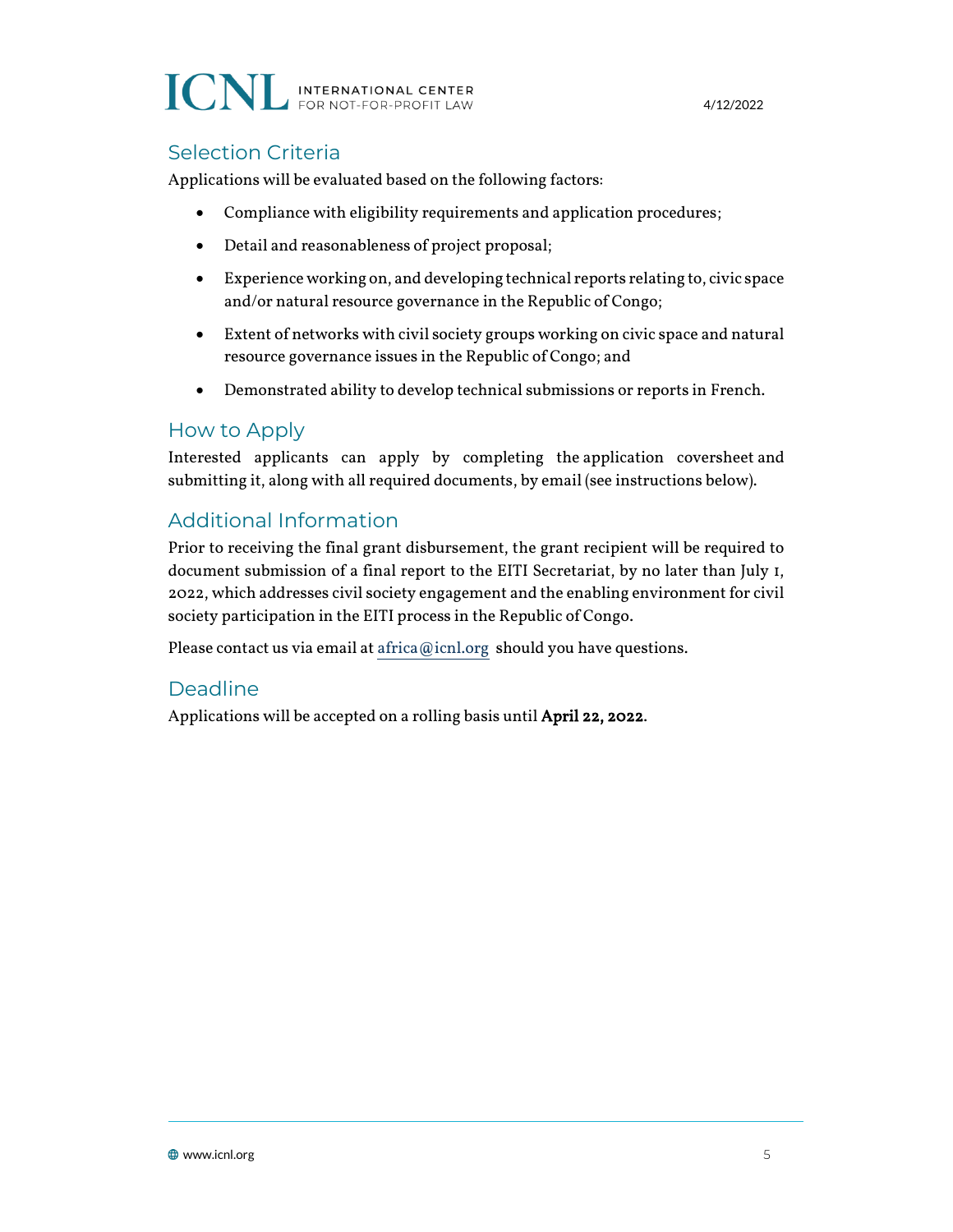

4/12/2022

### Application Coversheet

Please complete the coversheet and submit it, along with your proposal and other application documents, t[o africa@icnl.org.](mailto:africa@icnl.org) Please ensure that the subject of your email is "EITI Republic of Congo Validation Submission -- Grant Application 2022."

Full Name: Position: Organization: Mailing Address Line 1: Mailing Address Line 2: Mailing Address Line 3: Country:

Email Address: Telephone Number: Fax Number:

#### Click on the boxes below to indicate that you have properly completed the application.

- ☐ I have attached a proposal that is no more than five pages in length.
- ☐ I have attached the CVs of person responsible for the project.
- ☐ I have attached a line-item budget of no more than \$7,500.